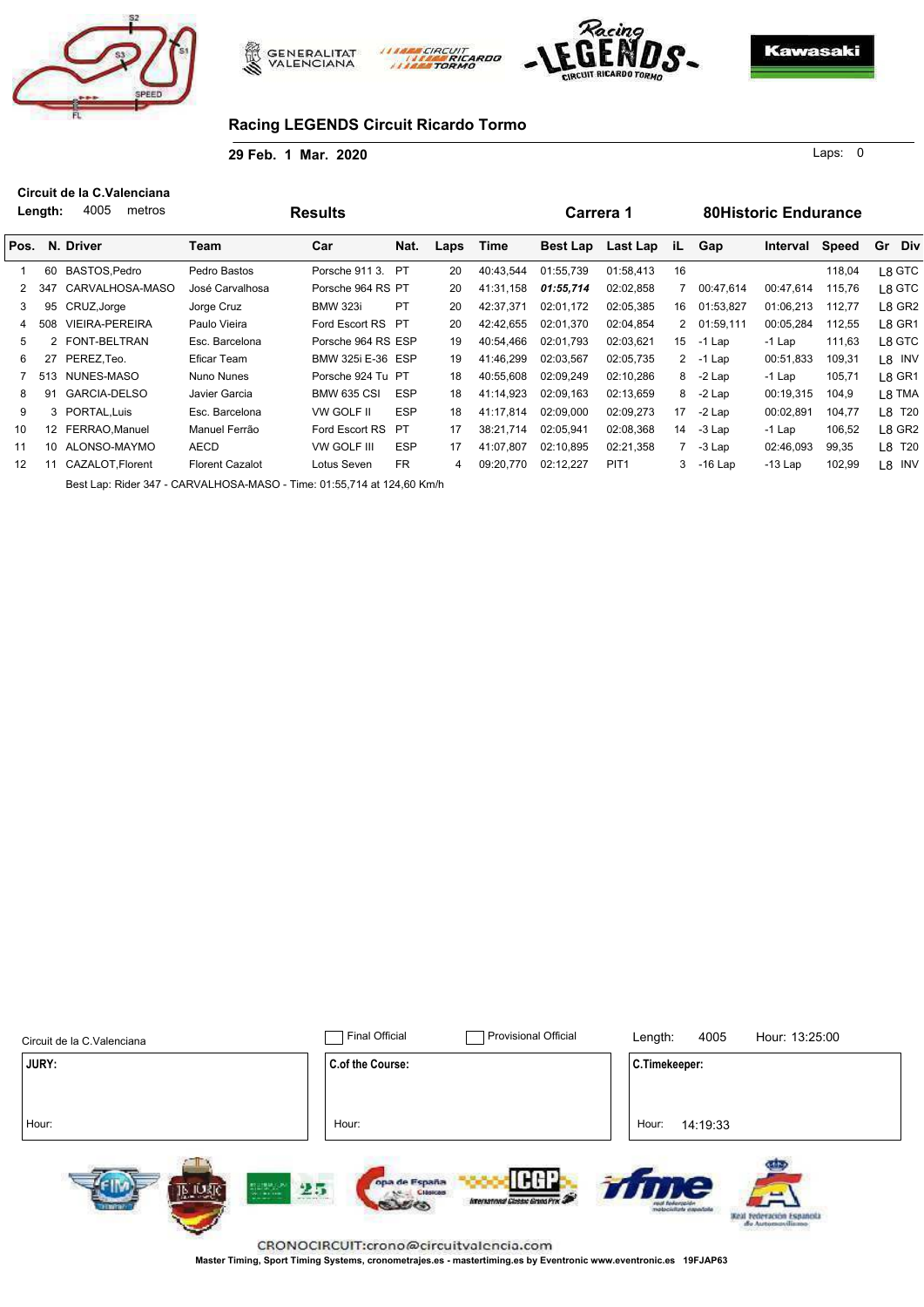





0 Laps:

#### **Racing LEGENDS Circuit Ricardo Tormo**

**29 Feb. 1 Mar. 2020**

| Length: | Circuit de la C.Valenciana<br>4005<br>metros |                 | <b>Results</b> | GTC                |      |           | Carrera 1 |                      |     |           | <b>80Historic Endurance</b> |        |         |
|---------|----------------------------------------------|-----------------|----------------|--------------------|------|-----------|-----------|----------------------|-----|-----------|-----------------------------|--------|---------|
|         | Pos. N. Driver                               | Team            | Car            | Nat.               | Laps | Time      |           | Best Lap Last Lap iL |     | Gap       | Interval Speed              |        | Gr Div  |
|         | 60 BASTOS.Pedro                              | Pedro Bastos    |                | Porsche 911 3. PT  | 20   | 40:43.544 | 01:55.739 | 01:58.413            | -16 |           |                             | 118.04 | L8 GTC  |
| 2 347   | CARVALHOSA-MASO                              | José Carvalhosa |                | Porsche 964 RS PT  | 20   | 41:31.158 | 01:55.714 | 02:02.858            |     | 00:47.614 | 00:47.614                   | 115.76 | ∣ 8 GTC |
|         | 2 FONT-BELTRAN                               | Esc. Barcelona  |                | Porsche 964 RS ESP | 19   | 40:54.466 | 02:01.793 | 02:03.621            | 15  | -1 Lap    | -1 Lap                      | 111.63 | L8 GTC  |
|         |                                              |                 |                |                    |      |           |           |                      |     |           |                             |        |         |

**CIRCUI** 

Best Lap: Rider 347 - CARVALHOSA-MASO - Time: 01:55,714 at 124,60 Km/h

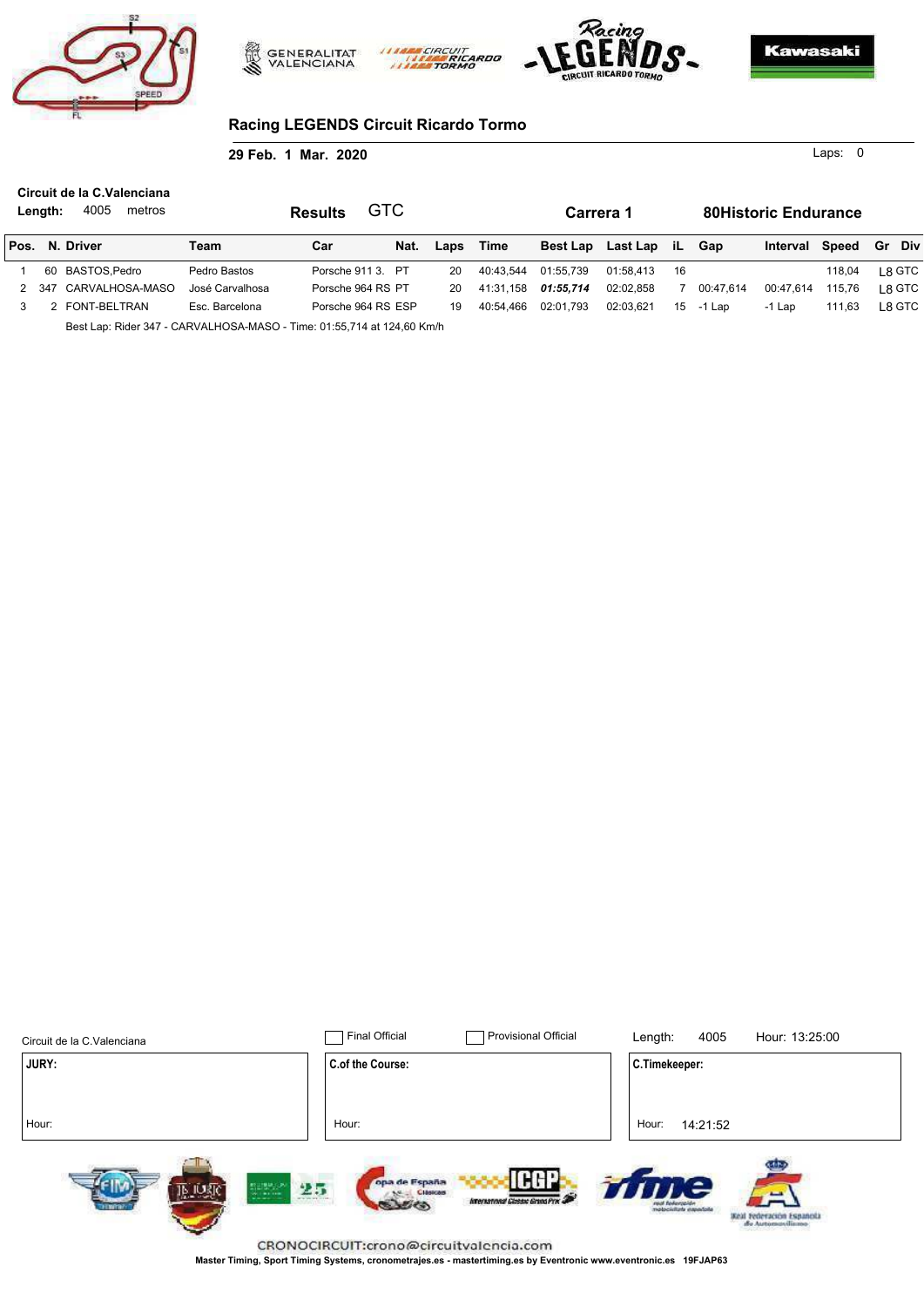





0 Laps:

## **Racing LEGENDS Circuit Ricardo Tormo**

**29 Feb. 1 Mar. 2020**

| Length: |    | Circuit de la C. Valenciana<br>4005<br>metros                     |                | T20<br><b>Results</b> |            |      |           | Carrera 1 |                      |      |        | <b>80Historic Endurance</b> |        |               |        |
|---------|----|-------------------------------------------------------------------|----------------|-----------------------|------------|------|-----------|-----------|----------------------|------|--------|-----------------------------|--------|---------------|--------|
|         |    | Pos. N. Driver                                                    | Team           | Car                   | Nat.       | Laps | Time      |           | Best Lap Last Lap iL |      | Gap    | Interval Speed              |        | <b>Gr</b> Div |        |
|         |    | 3 PORTAL.Luis                                                     | Esc. Barcelona | VW GOLF II            | ESP        | 18   | 41:17.814 | 02:09.000 | 02:09.273            | - 17 |        |                             | 104.77 |               | L8 T20 |
|         | 10 | ALONSO-MAYMO                                                      | <b>AECD</b>    | VW GOLF III           | <b>ESP</b> |      | 41:07.807 | 02:10.895 | 02:21.358            |      | -1 Lap | -1 Lap                      | 99.35  |               | L8 T20 |
|         |    | Best Lap: Rider 3 - PORTAL, Luis - Time: 02:09,000 at 111,77 Km/h |                |                       |            |      |           |           |                      |      |        |                             |        |               |        |

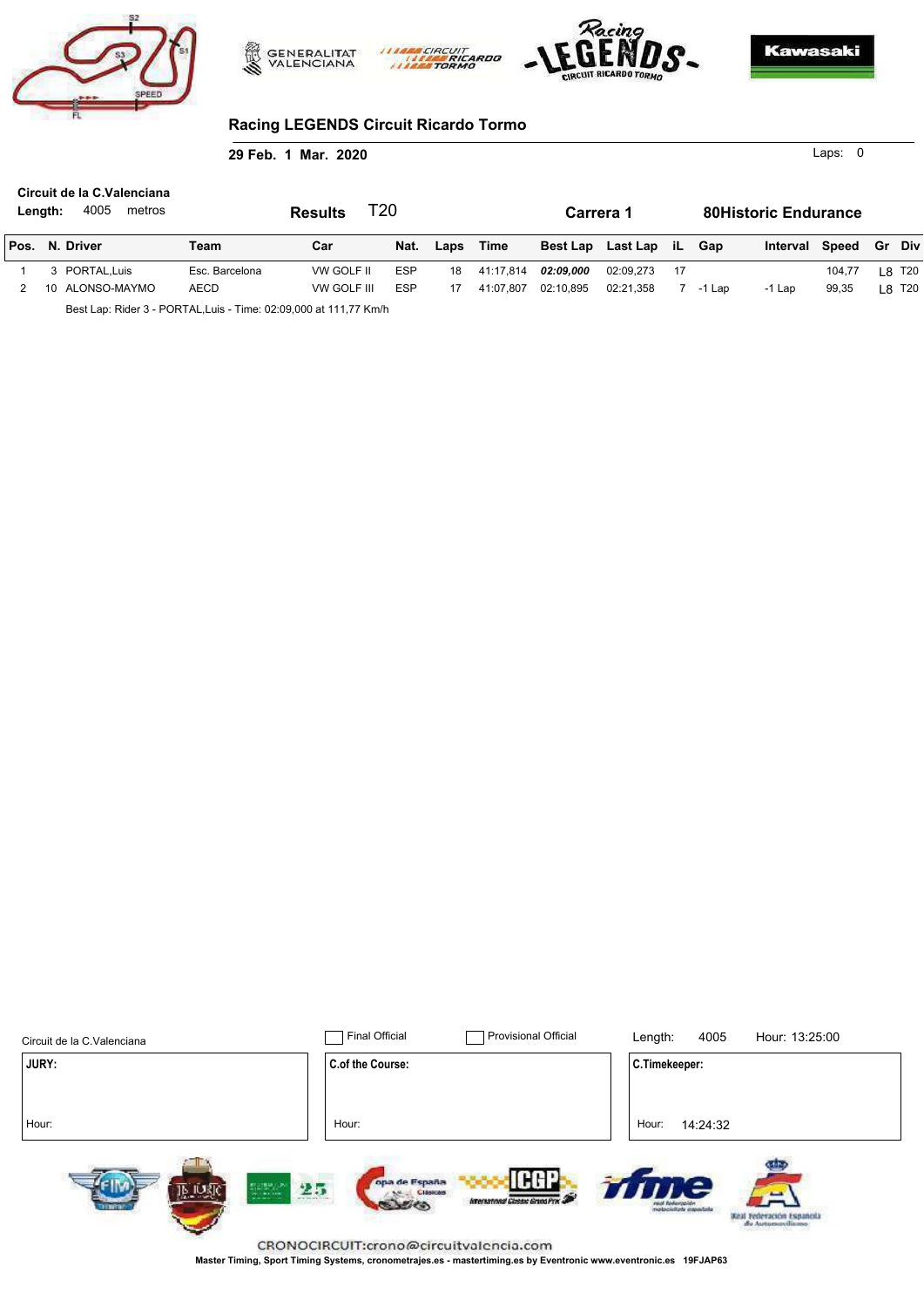





0 Laps:

### **Racing LEGENDS Circuit Ricardo Tormo**

#### **29 Feb. 1 Mar. 2020**

| Length: | Circuit de la C.Valenciana<br>4005<br>metros |                                                                     | INV<br><b>Results</b> |           |      |           | Carrera 1       |                  |   |         | <b>80Historic Endurance</b> |        |        |        |
|---------|----------------------------------------------|---------------------------------------------------------------------|-----------------------|-----------|------|-----------|-----------------|------------------|---|---------|-----------------------------|--------|--------|--------|
|         | Pos. N. Driver                               | Team                                                                | Car                   | Nat.      | Laps | Time      | <b>Best Lap</b> | Last Lap iL      |   | Gap     | Interval                    | Speed  | Gr Div |        |
| 27      | PEREZ.Teo.                                   | Eficar Team                                                         | BMW 325i E-36 ESP     |           | 19   | 41:46.299 | 02:03.567       | 02:05.735        | 2 |         |                             | 109.31 |        | L8 INV |
|         | CAZALOT.Florent                              | <b>Florent Cazalot</b>                                              | Lotus Seven           | <b>FR</b> | 4    | 09:20.770 | 02:12.227       | PIT <sub>1</sub> | 3 | -15 Lap | $-15$ Lap                   | 102.99 |        | L8 INV |
|         |                                              | Best Lap: Rider 27 - PEREZ, Teo. - Time: 02:03, 567 at 116, 68 Km/h |                       |           |      |           |                 |                  |   |         |                             |        |        |        |

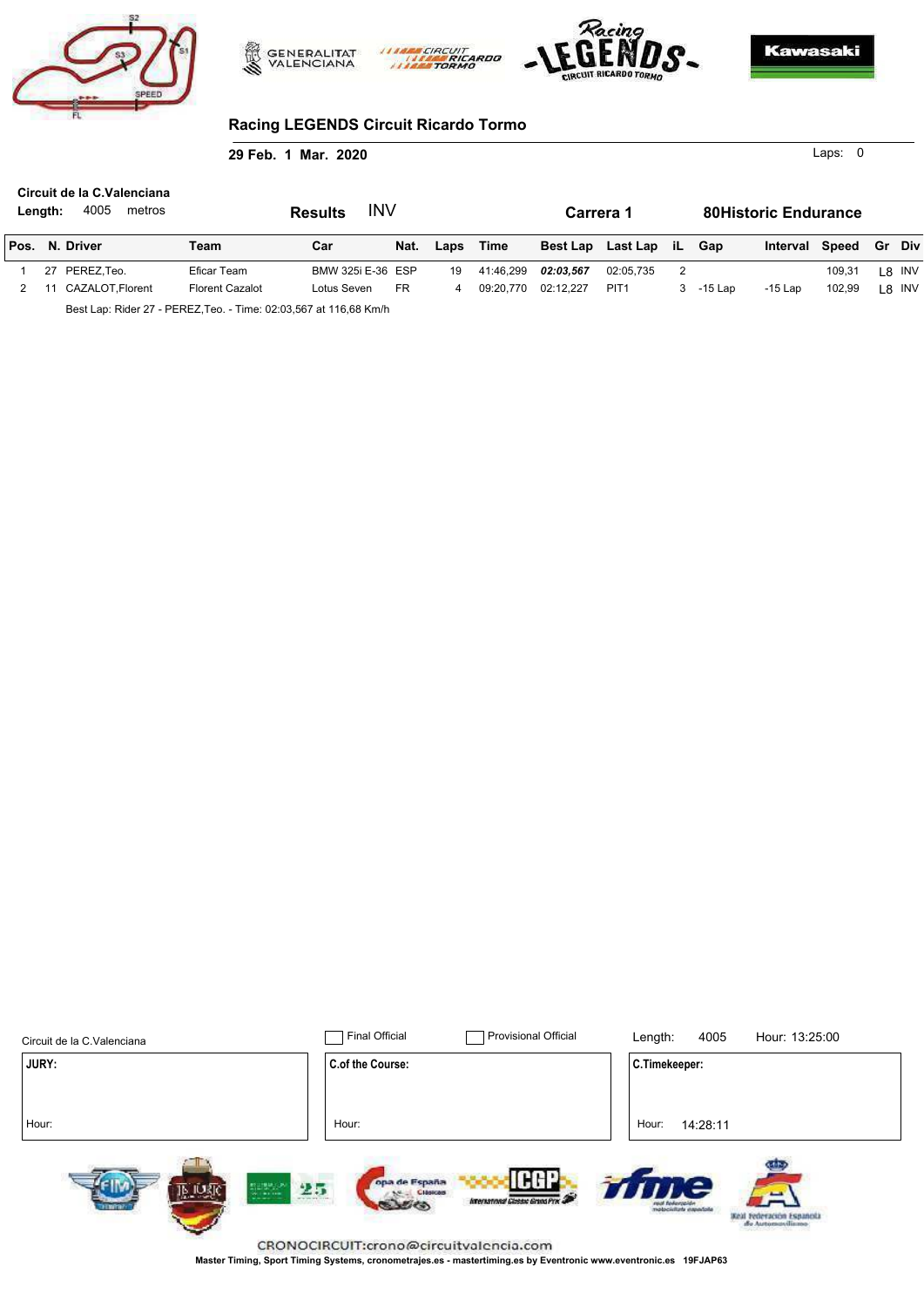





0 Laps:

## **Racing LEGENDS Circuit Ricardo Tormo**

**29 Feb. 1 Mar. 2020**

| Length: | Circuit de la C.Valenciana<br>4005<br>metros                        |               | GR <sub>2</sub><br><b>Results</b> |           |      |           | Carrera 1       |             |     |        | <b>80Historic Endurance</b> |        |        |
|---------|---------------------------------------------------------------------|---------------|-----------------------------------|-----------|------|-----------|-----------------|-------------|-----|--------|-----------------------------|--------|--------|
|         | Pos. N. Driver                                                      | Team          | Car                               | Nat.      | Laps | Time      | <b>Best Lap</b> | Last Lap iL |     | Gap    | Interval Speed              |        | Gr Div |
|         | 95 CRUZ, Jorge                                                      | Jorge Cruz    | <b>BMW 323i</b>                   | <b>PT</b> | 20   | 42:37.371 | 02:01.172       | 02:05.385   | -16 |        |                             | 112.77 | ∟8 GR2 |
| 12      | FERRAO.Manuel                                                       | Manuel Ferrão | Ford Escort RS PT                 |           |      | 38:21.714 | 02:05.941       | 02:08.368   | 14  | -3 Lap | -3 Lap                      | 106.52 | 8 GR2  |
|         | Best Lap: Rider 95 - CRUZ, Jorge - Time: 02:01, 172 at 118, 99 Km/h |               |                                   |           |      |           |                 |             |     |        |                             |        |        |

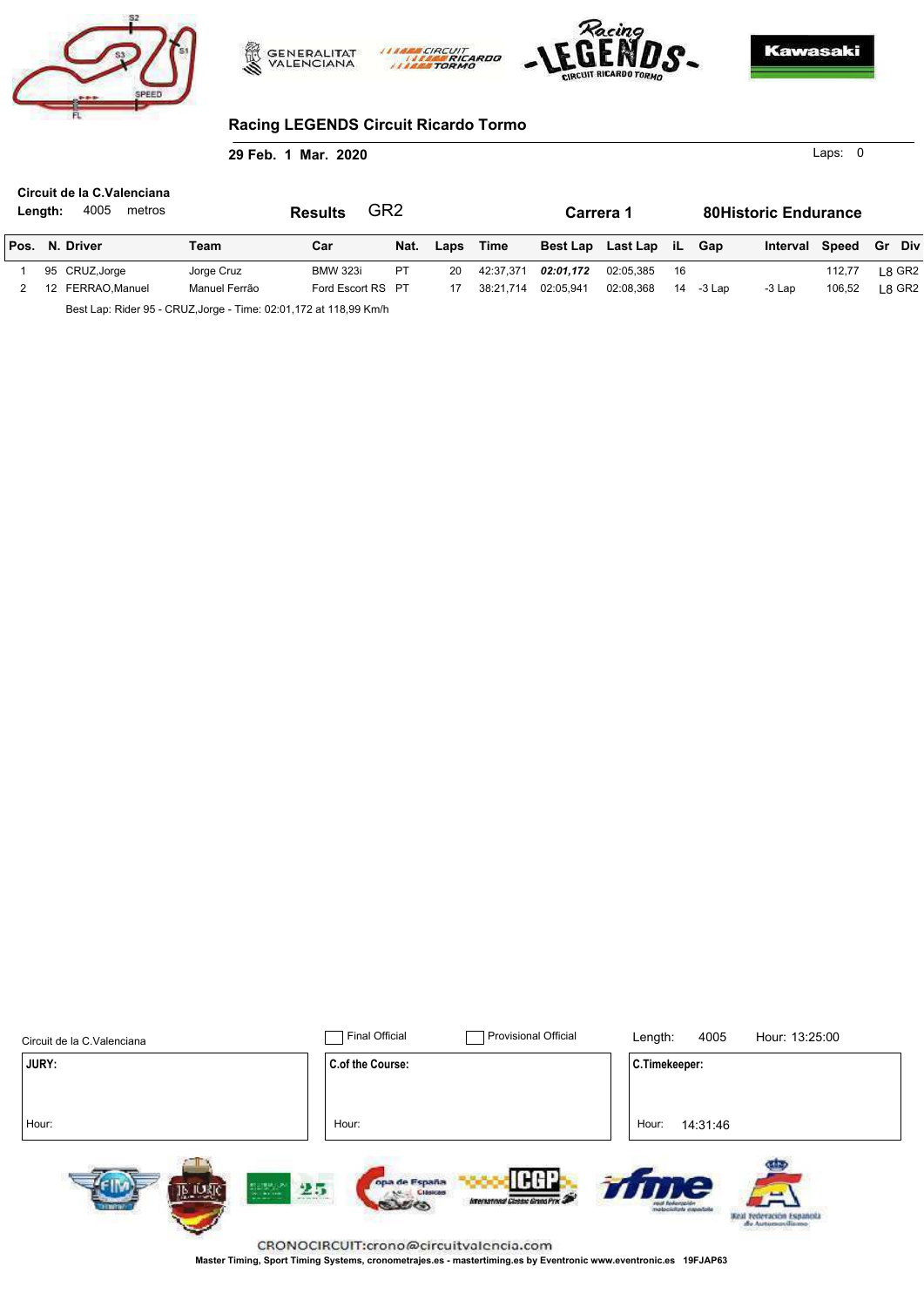





0 Laps:

#### **Racing LEGENDS Circuit Ricardo Tormo**

**29 Feb. 1 Mar. 2020**

| Length: | Circuit de la C.Valenciana<br>4005<br>metros                       |               | TMA<br><b>Results</b> |            |      |           | Carrera 1 |                          |    | <b>80Historic Endurance</b> |                       |        |
|---------|--------------------------------------------------------------------|---------------|-----------------------|------------|------|-----------|-----------|--------------------------|----|-----------------------------|-----------------------|--------|
|         | Pos. N. Driver                                                     | Team          | Car                   | Nat.       | Laps | Time      |           | Best Lap Last Lap iL Gap |    |                             | Interval Speed Gr Div |        |
| 91      | GARCIA-DELSO                                                       | Javier Garcia | BMW 635 CSI           | <b>ESP</b> | 18   | 41:14.923 | 02:09.163 | 02:13.659                | -8 |                             | 104.9                 | L8 TMA |
|         | Best Lap: Rider 91 - GARCIA-DELSO - Time: 02:09,163 at 111,63 Km/h |               |                       |            |      |           |           |                          |    |                             |                       |        |

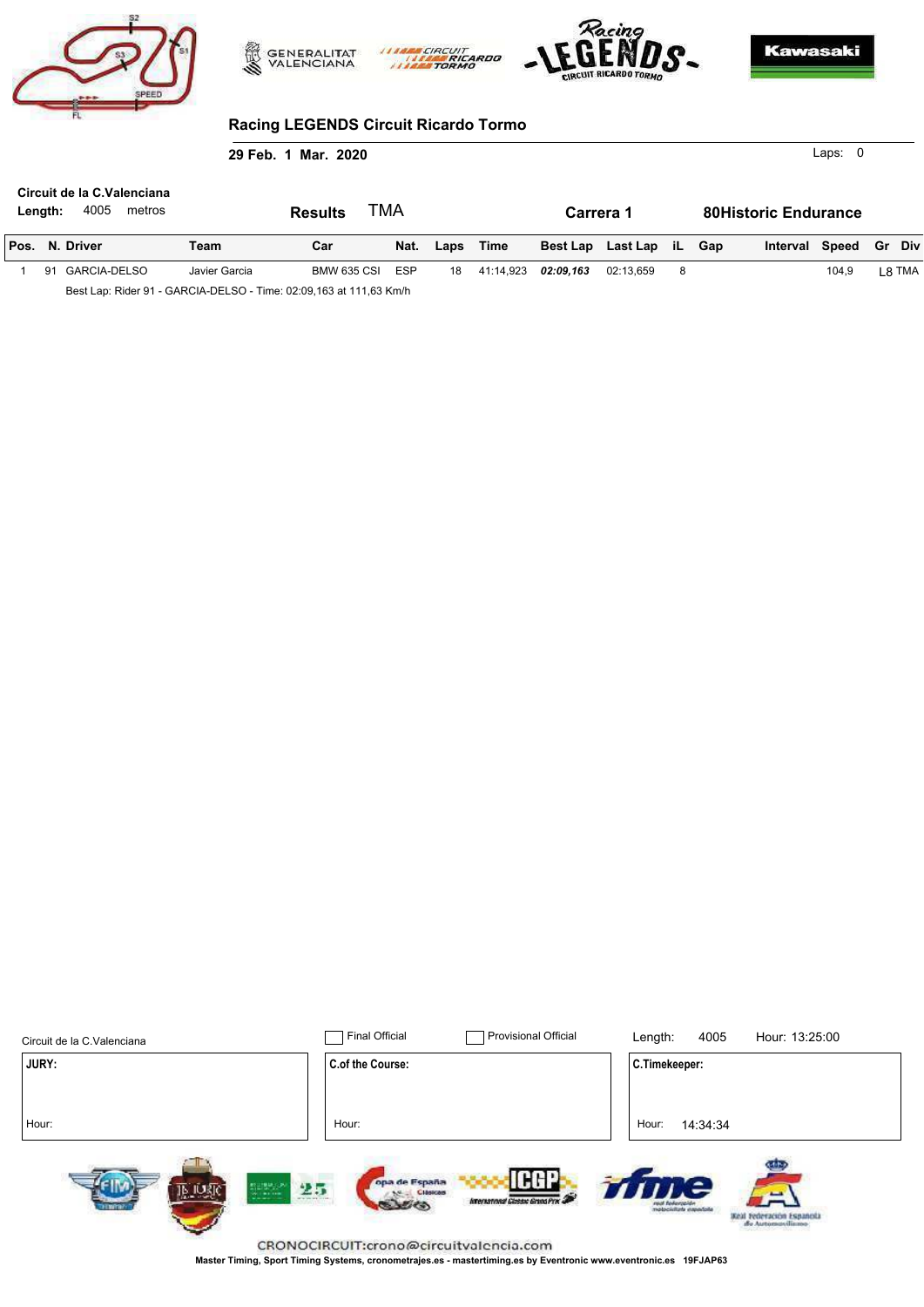





0 Laps:

### **Racing LEGENDS Circuit Ricardo Tormo**

**29 Feb. 1 Mar. 2020**

| Length: | Circuit de la C.Valenciana<br>4005<br>metros                          |              | <b>Results</b>    | GR <sub>1</sub> |      |           | Carrera 1       |             |   |        | <b>80Historic Endurance</b> |        |               |
|---------|-----------------------------------------------------------------------|--------------|-------------------|-----------------|------|-----------|-----------------|-------------|---|--------|-----------------------------|--------|---------------|
|         | Pos. N. Driver                                                        | Team         | Car               | Nat.            | Laps | Time      | <b>Best Lap</b> | Last Lap iL |   | Gap    | Interval Speed              |        | <b>Gr</b> Div |
|         | 508 VIEIRA-PEREIRA                                                    | Paulo Vieira | Ford Escort RS PT |                 | 20   | 42:42.655 | 02:01.370       | 02:04.854   | 2 |        |                             | 112.55 | L8 GR1        |
|         | 2 513 NUNES-MASO                                                      | Nuno Nunes   | Porsche 924 Tu PT |                 | 18   | 40:55.608 | 02:09.249       | 02:10.286   | 8 | -2 Lap | -2 Lap                      | 105.71 | l 8 GR1       |
|         | Best Lap: Rider 508 - VIEIRA-PEREIRA - Time: 02:01,370 at 118,79 Km/h |              |                   |                 |      |           |                 |             |   |        |                             |        |               |

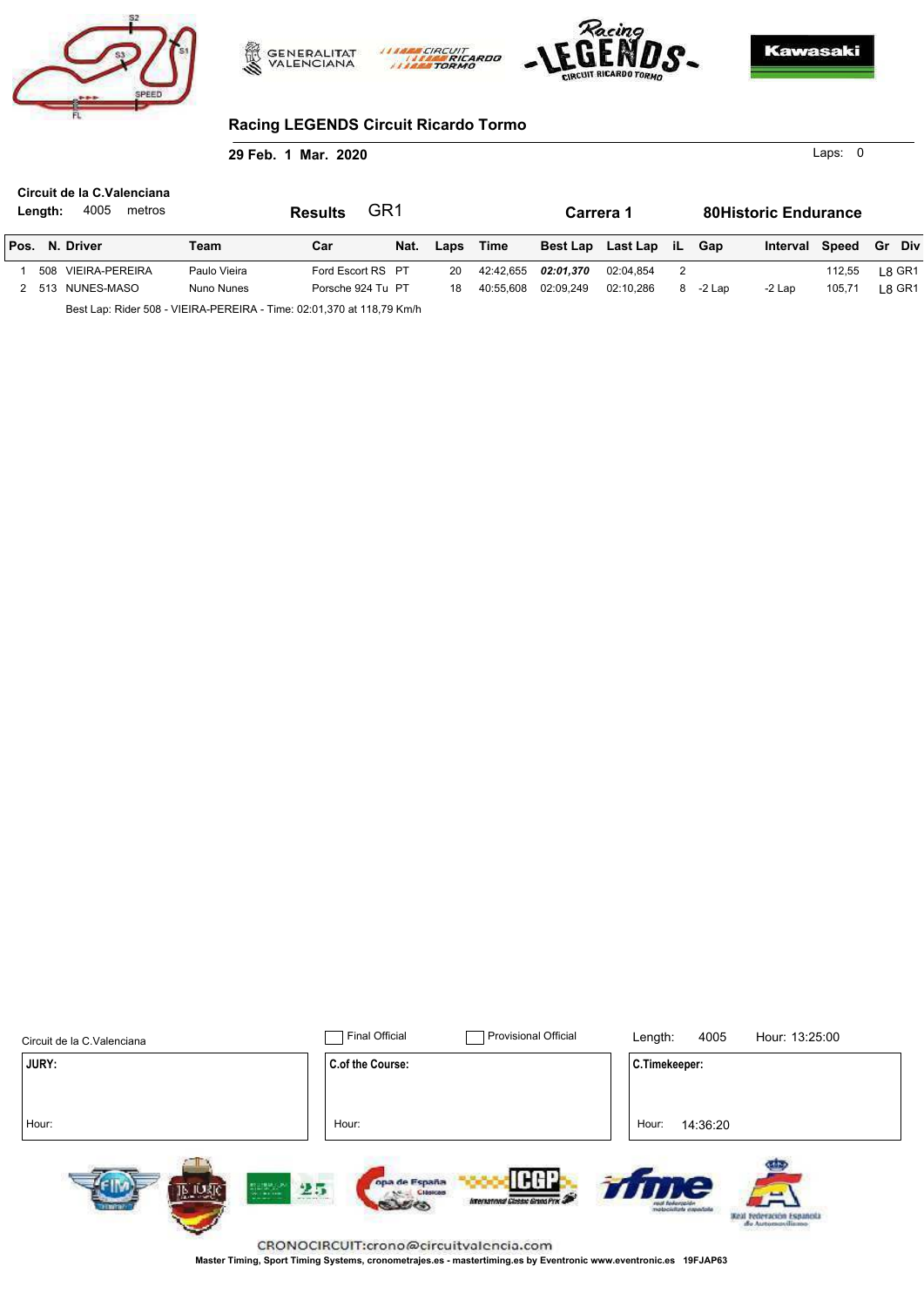

**GENERALITAT**<br>VALENCIANA EIRCUIT



**Circuit de la C.Valenciana**

**Circuit de la C.Valenciana** 29 Feb. 1 Mar. 2020

| Circuit de la C.Valenciana |  |  |  |
|----------------------------|--|--|--|
|                            |  |  |  |

#### *Racing LEGENDS Circuit Ricardo Tormo*

**ANALYSIS / SECTORS Carrera 1 80Historic Endurance**

|              |                              |                     | <b>FONT-BELTRAN</b> |                                                                                    |            | Esc. Barcelona      |                     |                                    | 11 04:35,039 |             |                         | 02:40,208 00:39,693 00:34,046 00:41,092 |                   |                        |                     | 13:56:46        |
|--------------|------------------------------|---------------------|---------------------|------------------------------------------------------------------------------------|------------|---------------------|---------------------|------------------------------------|--------------|-------------|-------------------------|-----------------------------------------|-------------------|------------------------|---------------------|-----------------|
|              | 2                            | <b>ESP</b>          |                     |                                                                                    | P.Vmax: 3  |                     | T. Ideal: 02:01,354 |                                    | 12 02:27,088 |             |                         | 00:33,794 00:39,611 00:32,743 00:40,940 |                   |                        |                     | 148,97 13:59:13 |
|              | Lap Time                     |                     | Sector 1            | Sector 2 Sector 3 Sector 4                                                         |            |                     | V.Max               | Hour                               | 13 02:21,700 |             |                         | 00:32,844 00:37,155 00:31,891 00:39,810 |                   |                        | 151,76              | 14:01:34        |
| 1            | <b>FIRST LAP</b>             |                     |                     |                                                                                    |            |                     |                     | 13:32:02                           | 14 02:21,015 |             |                         | 00:32.456 00:36.839 00:31.996 00:39.724 |                   |                        | 152,11              | 14:03:56        |
|              | 2 02:03,261                  |                     |                     |                                                                                    |            | 03:39.937 00:33.818 |                     | 13:34:06                           | 15 02:21,144 |             |                         | 00:32,593 00:37,307 00:32,266 00:38,978 |                   |                        | 150,70              | 14:06:17        |
|              | 3 02:04,232                  |                     |                     | 00:28,791 00:32,739 00:28,722 00:33,980                                            |            |                     |                     | 187,83 13:36:10                    | 16 02:21,591 |             |                         | 00:32,450 00:37,318 00:31,845 00:39,978 |                   |                        | 151,76              | 14:08:38        |
|              | 4 02:04,587                  |                     |                     | 00:28,515 00:32,901 00:28,706 00:34,465                                            |            |                     | 187,83              | 13:38:14                           | 17 02:21.358 |             |                         | 00:33,687 00:36,941 00:31,608 00:39,122 |                   |                        |                     | 151,05 14:11:00 |
|              | 5 02:04,763                  |                     |                     | 00:28,684 00:32,787 00:28,652 00:34,640                                            |            |                     | 186,74              | 13:40:19                           | 11           |             | <b>CAZALOT, Florent</b> |                                         |                   | <b>Florent Cazalot</b> |                     |                 |
|              | 6 02:06,045                  |                     |                     | 00:28,551 00:33,363 00:29,002 00:35,129                                            |            |                     | 186,74              | 13:42:25                           |              | <b>FR</b>   |                         |                                         | P.Vmax: 9         |                        | T. Ideal: 02:11,331 |                 |
|              | 7 02:05,205                  |                     |                     | 00:29,090 00:32,712 00:28,788 00:34,615                                            |            |                     |                     | 187,83 13:44:30                    | Lap Time     |             | Sector 1                | Sector 2                                | Sector 3 Sector 4 |                        | V.Max               | Hour            |
|              | 8 02:04,622                  |                     |                     | 00:28,683 00:33,124 00:28,703 00:34,112                                            |            |                     | 186,74              | 13:46:35                           |              | 1 FIRST LAP |                         | 00:41,005 00:36,981 00:31,351 00:37,519 |                   |                        | 140,87              | 13:32:19        |
|              | 9 PIT                        |                     |                     | 00:28,946 00:33,225 00:28,841 00:40,939                                            |            |                     | 187,28              | 13:48:47                           | 2 02:14,034  |             |                         | 00:30,920 00:35,278 00:30,650 00:37,186 |                   |                        |                     | 167,44 13:34:33 |
|              | 10 03:30,021                 |                     |                     | 01:53,711 00:32,375 00:28,453 00:35,482                                            |            |                     |                     | 13:52:17                           | 302:12,227   |             |                         | 00:30,688 00:35,014 00:30,100 00:36,425 |                   |                        | 169,19              | 13:36:45        |
|              | 11 02:02,447                 |                     |                     | 00:27,948 00:32,339 00:28,021 00:34,139                                            |            |                     |                     | 187,83 13:54:19                    | 4 PIT        |             |                         | 00:30,285 00:34,521 00:30,479 00:52,368 |                   |                        |                     | 170,08 13:39:13 |
|              | 12 02:03,385                 |                     |                     | 00:28,609 00:32,460 00:28,308 00:34,008                                            |            |                     | 186,21              | 13:56:23                           |              |             | FERRAO, Manuel          |                                         |                   | Manuel Ferrão          |                     |                 |
|              | 13 02:03,661                 |                     |                     | 00:28,514 00:32,750 00:28,592 00:33,805                                            |            |                     | 186,21              | 13:58:26                           | 12           | PT          |                         |                                         | P.Vmax: 6         |                        | T. Ideal: 02:05,599 |                 |
|              | 14 02:03,410                 |                     |                     | 00:28,439 00:32,969 00:28,238 00:33,764                                            |            |                     | 186,74              | 14:00:30                           | Lap Time     |             |                         | Sector 2                                | Sector 3          |                        | V.Max               | Hour            |
|              | 15 02:01,793                 |                     |                     | 00:27,908 00:32,180 00:28,241 00:33,464                                            |            |                     |                     | 187,83 14:02:32                    |              |             | Sector 1                |                                         |                   | Sector 4               |                     |                 |
|              | 16 02:03,170                 |                     |                     | 00:27,689 00:32,833 00:28,703 00:33,945                                            |            |                     |                     | 188,92 14:04:35                    |              | 1 FIRST LAP |                         | 00:37,204 00:34,506 00:31,127 00:35,833 |                   |                        | 157,66              | 13:32:10        |
|              | 17 02:04,558                 |                     |                     | 00:28,611 00:32,390 00:28,498 00:35,059                                            |            |                     | 186,74              | 14:06:39                           | 2 02:10,461  |             |                         | 00:29,603 00:35,134 00:30,341 00:35,383 |                   |                        |                     | 177,05 13:34:21 |
|              | 18 02:03,240                 |                     |                     | 00:28,149 00:32,569 00:28,602 00:33,920                                            |            |                     | 182,54              | 14:08:43                           | 3 02:10,535  |             |                         | 00:29.492 00:34.377 00:31.269 00:35.397 |                   |                        |                     | 178,02 13:36:31 |
|              | 19 02:03.621                 |                     |                     | 00:28,346 00:32,549 00:28,329 00:34,397                                            |            |                     |                     | 186,21 14:10:46                    | 4 02:10,980  |             |                         | 00:29,705 00:34,191 00:31,129 00:35,955 |                   |                        | 177,53              | 13:38:42        |
|              |                              | <b>PORTAL, Luis</b> |                     |                                                                                    |            | Esc. Barcelona      |                     |                                    | 5 02:11,615  |             |                         | 00:29,861 00:34,972 00:30,570 00:36,212 |                   |                        |                     | 177,05 13:40:54 |
|              | 3                            | <b>ESP</b>          |                     |                                                                                    | P.Vmax: 12 |                     | T. Ideal: 02:08,660 |                                    | 6 02:10,528  |             |                         | 00:30,380 00:34,515 00:30,420 00:35,213 |                   |                        |                     | 175,14 13:43:05 |
|              | Lap Time                     |                     | Sector 1            | Sector 2                                                                           | Sector 3   | Sector 4            | V.Max               | Hour                               | 7 02:09,653  |             |                         | 00:29.243 00:34.549 00:30.240 00:35.621 |                   |                        | 177,05              | 13:45:14        |
|              |                              |                     |                     |                                                                                    |            |                     |                     |                                    | 8 02:08,738  |             |                         | 00:29.162 00:33.984 00:30.096 00:35.496 |                   |                        | 176,09              | 13:47:23        |
| $\mathbf{1}$ | <b>FIRST LAP</b>             |                     |                     | 00:50,969 00:35,623 00:30,231 00:37,683                                            |            |                     |                     | 13:32:26                           | 9 PIT        |             |                         | 00:29,232 00:34,094 00:30,321 00:42,942 |                   |                        | 176,09              | 13:49:40        |
|              | 2 02:11,462                  |                     |                     | 00:30,276 00:34,574 00:29,591 00:37,021                                            |            |                     | 148,62              | 13:34:38                           | 10 03:43,902 |             |                         | 02:04.877 00:33.662 00:29.830 00:35.533 |                   |                        |                     | 13:53:23        |
|              | 3 02:11,131                  |                     |                     | 00:30,083 00:34,463 00:29,641 00:36,944                                            |            |                     |                     | 148,97 13:36:49                    | 11 02:07,670 |             |                         | 00:29,636 00:33,176 00:29,168 00:35,690 |                   |                        |                     | 168,75 13:55:31 |
|              | 4 02:10,090                  |                     |                     | 00:29,769 00:34,248 00:29,226 00:36,847                                            |            |                     |                     | 148,97 13:38:59                    | 12 02:06,914 |             |                         | 00:28,866 00:33,210 00:29,425 00:35,413 |                   |                        | 166,15              | 13:57:38        |
|              | 5 02:10,422                  |                     |                     | 00:30,045 00:34,067 00:29,800 00:36,510                                            |            |                     |                     | 147,61 13:41:09                    | 13 02:06,970 |             |                         | 00:29,284 00:33,517 00:29,341 00:34,828 |                   |                        |                     | 168,75 13:59:45 |
|              | 6 02:10,681                  |                     |                     | 00:30,413 00:34,308 00:29,303 00:36,657                                            |            |                     |                     | 147,95 13:43:20                    | 14 02:05,941 |             |                         | 00:28,680 00:33,230 00:29,348 00:34,683 |                   |                        | 169,63              | 14:01:51        |
|              | 7 02:09,657                  |                     |                     | 00:29,945 00:33,967 00:29,441 00:36,304                                            |            |                     | 148,62              | 13:45:30                           | 15 02:06,007 |             |                         | 00:28,635 00:33,381 00:29,371 00:34,620 |                   |                        | 170,53              | 14:03:57        |
|              | 8 02:10,846                  |                     |                     | 00:30,013 00:34,200 00:30,273 00:36,360                                            |            |                     |                     | 147,95 13:47:41                    | 16 02:08,173 |             |                         | 00:29,949 00:33,300 00:29,477 00:35,447 |                   |                        | 170,08              | 14:06:05        |
|              | 9 PIT<br>10 03:54,505        |                     |                     | 00:29,623 00:34,830 00:29,496 00:40,572<br>02:13,991 00:34,460 00:29,306 00:36,748 |            |                     | 150,00              | 13:49:55<br>13:53:50               | 17 02:08,368 |             |                         | 00:29,107 00:33,484 00:29,748 00:36,029 |                   |                        |                     | 170,08 14:08:14 |
|              |                              |                     |                     |                                                                                    |            |                     |                     |                                    | 27           |             | PEREZ, Teo.             |                                         | Eficar Team       |                        |                     |                 |
|              | 11 02:11,205<br>12 02:10,998 |                     |                     | 00:30,602 00:34,269 00:30,128 00:36,206<br>00:30.059 00:34.509 00:29.746 00:36.684 |            |                     |                     | 148,28 13:56:01<br>148,28 13:58:12 |              | <b>ESP</b>  |                         |                                         | P.Vmax: 8         |                        | T. Ideal: 02:03,435 |                 |
|              | 13 02:09,483                 |                     |                     | 00:29,793 00:34,294 00:29,309 00:36,087                                            |            |                     | 150,00              | 14:00:21                           | Lap Time     |             | Sector 1                | Sector 2                                | Sector 3          | Sector 4               | V.Max               | Hour            |
|              | 14 02:09,202                 |                     |                     | 00:29,777 00:34,089 00:29,264 00:36,072                                            |            |                     | 151,40              | 14:02:31                           |              | 1 FIRST LAP |                         | 00:37,509 00:33,203 00:28,159 00:34,878 |                   |                        | 149,31              | 13:32:06        |
|              | 15 02:11,381                 |                     |                     | 00:31,158 00:34,534 00:29,522 00:36,167                                            |            |                     | 151,76              | 14:04:42                           | 2 02:03,567  |             |                         | 00:28,353 00:32,182 00:28,074 00:34,958 |                   |                        | 170,08              | 13:34:09        |
|              | 16 02:09,451                 |                     |                     | 00:29,718 00:34,072 00:29,482 00:36,179                                            |            |                     |                     | 152,83 14:06:51                    | 3 02:06,087  |             |                         | 00:28,301 00:33,016 00:28,881 00:35,889 |                   |                        | 170,53              | 13:36:15        |
|              | 17 02:09,000                 |                     |                     | 00:29,941 00:33,989 00:29,185 00:35,885                                            |            |                     |                     | 151,40 14:09:00                    | 4 02:05,418  |             |                         | 00:28,734 00:32,747 00:28,593 00:35,344 |                   |                        |                     | 170.08 13:38:21 |
|              | 18 02:09,273                 |                     |                     | 00:29,784 00:34,115 00:29,299 00:36,075 150,35 14:11:10                            |            |                     |                     |                                    | 5 02:05,462  |             |                         | 00:28,716 00:33,007 00:28,218 00:35,521 |                   |                        |                     | 167,88 13:40:26 |
|              |                              |                     |                     |                                                                                    |            |                     |                     |                                    | 6 02:05,338  |             |                         | 00:29,059 00:32,791 00:28,235 00:35,253 |                   |                        |                     | 168,31 13:42:31 |
|              | 10                           |                     | ALONSO-MAYMO        |                                                                                    | AECD       |                     |                     |                                    | 7 02:05,217  |             |                         | 00:29,347 00:32,670 00:28,114 00:35,086 |                   |                        |                     | 170,08 13:44:37 |
|              |                              | <b>ESP</b>          |                     |                                                                                    | P.Vmax: 11 |                     | T. Ideal: 02:10,499 |                                    | 8 02:05,137  |             |                         | 00:29.060 00:32.714 00:28.289 00:35.074 |                   |                        |                     | 168,31 13:46:42 |
|              | Lap Time                     |                     |                     | Sector 1 Sector 2 Sector 3 Sector 4                                                |            |                     | V.Max               | Hour                               | 9 PIT        |             |                         | 00:29,073 00:32,500 00:28,794 00:41,283 |                   |                        |                     | 168,31 13:48:53 |
| 1            | <b>FIRST LAP</b>             |                     |                     | 00:40.501 00:35.846 00:30.952 00:36.945                                            |            |                     | 135,85              | 13:32:16                           | 10 03:23,778 |             |                         | 01:46,233 00:32,811 00:28,581 00:36,153 |                   |                        |                     | 13:52:17        |
|              | 2 02:12,887                  |                     |                     | 00:30,335 00:34,678 00:30,673 00:37,201                                            |            |                     |                     | 162,41 13:34:29                    | 11 02:05,311 |             |                         | 00:29,001 00:32,732 00:28,638 00:34,940 |                   |                        |                     | 166,58 13:54:23 |
|              | 3 02:12,626                  |                     |                     | 00:30,589 00:34,880 00:30,315 00:36,842                                            |            |                     |                     | 162,41 13:36:42                    | 12 02:05,765 |             |                         | 00:29,047 00:33,271 00:28,211 00:35,236 |                   |                        |                     | 166,58 13:56:28 |
|              | 4 02:12,073                  |                     |                     | 00:29,868 00:34,705 00:30,573 00:36,927                                            |            |                     |                     | 162,81 13:38:54                    | 13 02:05,333 |             |                         | 00:28,703 00:33,150 00:28,118 00:35,362 |                   |                        |                     | 169,63 13:58:34 |
|              | 5 02:12,226                  |                     |                     | 00:29,907 00:34,750 00:30,475 00:37,094                                            |            |                     |                     | 162,41 13:41:06                    | 14 02:05,065 |             |                         | 00:28,946 00:32,359 00:28,599 00:35,161 |                   |                        |                     | 169,19 14:00:39 |
|              | 6 02:11,787                  |                     |                     | 00:29,866 00:34,787 00:30,177 00:36,957                                            |            |                     |                     | 161,60 13:43:18                    | 15 02:05,067 |             |                         | 00:28,581 00:32,611 00:28,520 00:35,355 |                   |                        |                     | 169,63 14:02:44 |
|              | 7 02:10,895                  |                     |                     | 00:30,152 00:34,461 00:30,203 00:36,079                                            |            |                     |                     | 161,60 13:45:29                    | 16 02:05,922 |             |                         | 00:28,525 00:32,890 00:28,866 00:35,641 |                   |                        |                     | 170,08 14:04:50 |
|              | 8 02:11,322                  |                     |                     | 00:29,890 00:34,391 00:30,283 00:36,758                                            |            |                     |                     | 162,00 13:47:40                    | 17 PIT       |             |                         | 00:29,064 00:32,817 00:28,804 00:42,349 |                   |                        |                     | 164,47 14:07:03 |
|              | 9 02:12,303                  |                     |                     | 00:29,914 00:34,756 00:30,163 00:37,470                                            |            |                     |                     | 161,60 13:49:52                    | 18 02:29,664 |             |                         | 00:53,184 00:32,987 00:28,264 00:35,229 |                   |                        |                     | 14:09:32        |
|              | 10 PIT                       |                     |                     | 00:30,021 00:34,880 00:30,874 00:42,734                                            |            |                     |                     | 158,82 13.52:11                    | 19 02:05,735 |             |                         | 00:28,994 00:32,731 00:28,669 00:35,341 |                   |                        |                     | 169,19 14:11:38 |
|              |                              |                     |                     |                                                                                    |            |                     |                     |                                    |              |             |                         |                                         |                   |                        |                     |                 |

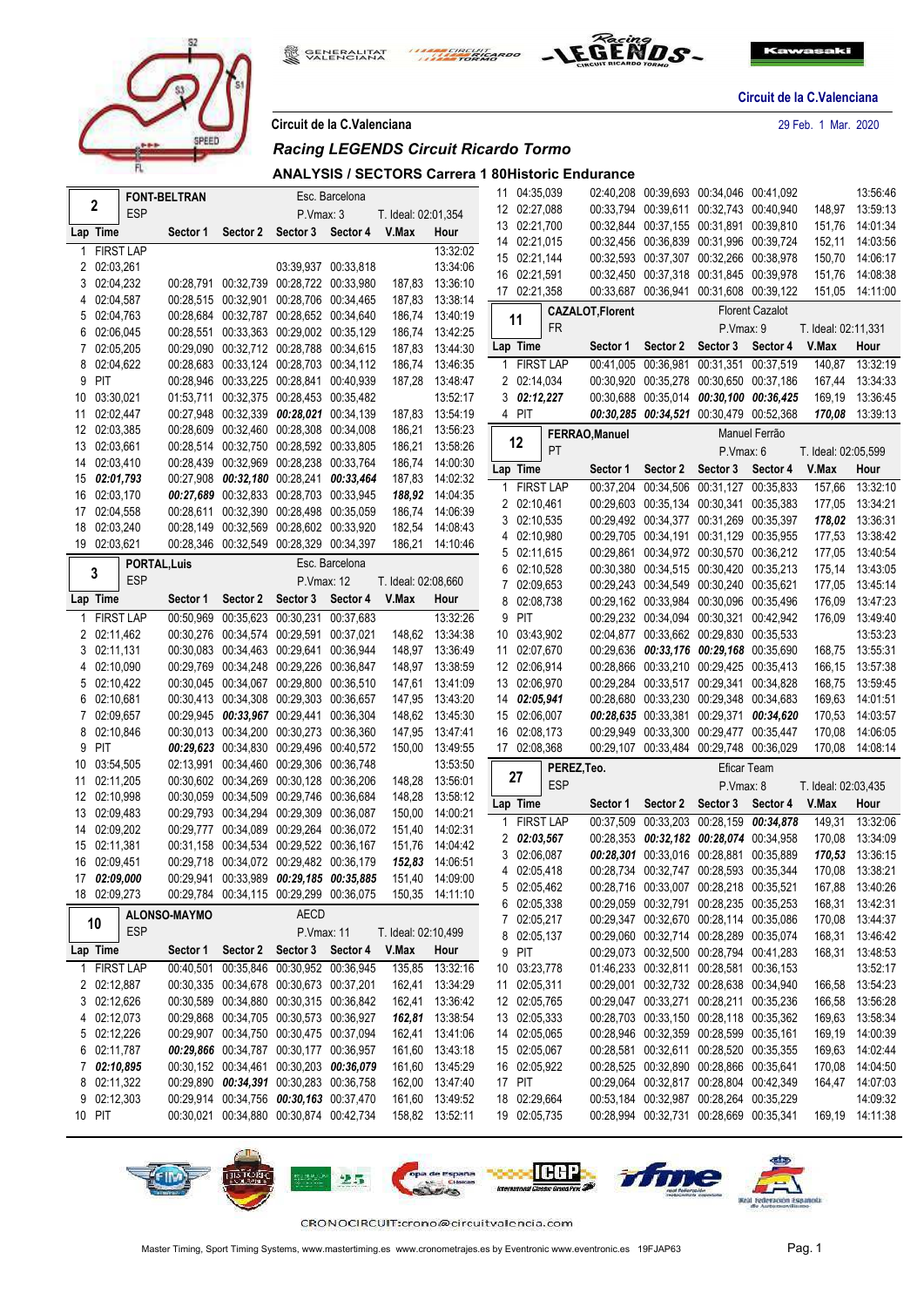

**GENERALITAT**<br>VALENCIANA 戀 THE CIRCUIT



**Circuit de la C.Valenciana**

**Circuit de la C.Valenciana** 29 Feb. 1 Mar. 2020

|  |  | Circuit de la C.Valenciana |
|--|--|----------------------------|

#### *Racing LEGENDS Circuit Ricardo Tormo*

**ANALYSIS / SECTORS Carrera 1 80Historic Endurance**

|    |                              | <b>BASTOS, Pedro</b> |                     |                                                                                    |                            | Pedro Bastos  |                     |                                    | 10 03:38,779                 |             |                        |          | 02:04,303 00:32,258 00:28,390 00:33,828                                            |                 |                     | 13:52:00                           |
|----|------------------------------|----------------------|---------------------|------------------------------------------------------------------------------------|----------------------------|---------------|---------------------|------------------------------------|------------------------------|-------------|------------------------|----------|------------------------------------------------------------------------------------|-----------------|---------------------|------------------------------------|
|    | 60                           | <b>PT</b>            |                     |                                                                                    | P.Vmax: 2                  |               | T. Ideal: 01:55,646 |                                    | 11 02:03,453                 |             |                        |          | 00:28,469 00:32,416 00:28,703 00:33,865                                            |                 | 175,14              | 13:54:03                           |
|    | Lap Time                     |                      | Sector 1            |                                                                                    | Sector 2 Sector 3 Sector 4 |               | V.Max               | Hour                               | 12 02:03,318                 |             |                        |          | 00:28,289 00:32,927 00:28,479 00:33,623                                            |                 | 176,57              | 13:56:07                           |
|    | 1 FIRST LAP                  |                      |                     | 00:33,742 00:30,954 00:27,114 00:31,778                                            |                            |               | 164,47              | 13:31:55                           | 13 02:03,087                 |             |                        |          | 00:28,390 00:32,736 00:28,112 00:33,849                                            |                 | 176,57              | 13:58:10                           |
|    | 2 02:00,436                  |                      |                     | 00:26.732 00:34.101 00:27.335 00:32.268                                            |                            |               |                     | 192,86 13:33:56                    | 14 02:02,791                 |             |                        |          | 00:28,489 00:32,624 00:28,090 00:33,588                                            |                 | 174,19              | 14:00:12                           |
|    | 3 01:57,800                  |                      |                     | 00:26,795 00:31,486 00:27,208 00:32,311                                            |                            |               |                     | 191,72 13:35:54                    | 15 02:01,846                 |             |                        |          | 00:28,156 00:32,349 00:28,087 00:33,254                                            |                 | 172,80              | 14:02:14                           |
|    | 4 01:57,167                  |                      |                     | 00:26.639 00:31.063 00:27.325 00:32.140                                            |                            |               |                     | 191,72 13:37:51                    | 16 02:01,172                 |             |                        |          | 00:27,776 00:32,202 00:27,810 00:33,384                                            |                 | 178,51              | 14:04:15                           |
|    | 5 01:57,033                  |                      |                     | 00:26,662 00:31,329 00:26,963 00:32,079                                            |                            |               |                     | 192,86 13:39:48                    | 17 02:01,558                 |             |                        |          | 00:28,100 00:32,221 00:27,853 00:33,384                                            |                 | 173,73              | 14:06:17                           |
|    | 6 01:56,862                  |                      |                     | 00:26,516 00:30,931 00:27,539 00:31,876                                            |                            |               |                     | 192,86 13:41:45                    | 18 02:02,753                 |             |                        |          | 00:27,912 00:32,664 00:28,455 00:33,722                                            |                 | 176,09              | 14:08:20                           |
|    | 7 01:56,634                  |                      |                     | 00:26,507 00:30,906 00:27,311 00:31,910                                            |                            |               |                     | 191,15 13:43:41                    | 19 02:04,075                 |             |                        |          | 00:28,305 00:32,578 00:28,854 00:34,338                                            |                 | 174,66              | 14:10:24                           |
|    | 8 01:56,964                  |                      |                     | 00:26,695 00:31,023 00:27,240 00:32,006                                            |                            |               |                     | 192,28 13:45:38                    | 20 02:05,385                 |             |                        |          | 00:29.052 00:33.472 00:28.843 00:34.018                                            |                 | 168,31              | 14:12:29                           |
|    | PIT<br>9                     |                      |                     | 00:26,415 00:30,919 00:27,454 00:35,856                                            |                            |               |                     | 190,03 13:47:39                    | 347                          |             | <b>CARVALHOSA-MASO</b> |          |                                                                                    | José Carvalhosa |                     |                                    |
| 10 | 03:23,000                    |                      |                     | 01:52.054 00:31.610 00:27.211 00:32.125                                            |                            |               |                     | 13:51:02                           |                              | PT          |                        |          | P.Vmax: 1                                                                          |                 | T. Ideal: 01:55,118 |                                    |
|    | 11 01:57,043                 |                      |                     | 00:26,670 00:31,297 00:27,237 00:31,839                                            |                            |               |                     | 188,37 13:52:59                    | Lap Time                     |             | Sector 1               | Sector 2 | Sector 3                                                                           | Sector 4        | V.Max               | Hour                               |
|    | 12 01:56,742                 |                      |                     | 00:26,437 00:31,307 00:27,229 00:31,769                                            |                            |               | 190,59              | 13:54:56                           |                              | 1 FIRST LAP |                        |          | 00:32,971 00:30,936 00:26,503 00:32,291                                            |                 | 167,88              | 13:31:54                           |
|    | 13 01:57,185                 |                      |                     | 00:26,453 00:31,351 00:27,202 00:32,179                                            |                            |               |                     | 190,03 13:56:53                    | 2 01:57,138                  |             |                        |          | 00:26,455 00:30,623 00:26,855 00:33,205                                            |                 |                     | 195,77 13:33:52                    |
|    | 14 01:57,367                 |                      |                     | 00:26,744 00:31,753 00:27,172 00:31,698                                            |                            |               |                     | 190,03 13:58:50                    | 3 01:59,375                  |             |                        |          | 00:27,028 00:31,793 00:27,888 00:32,666                                            |                 | 195,18              | 13:35:51                           |
|    | 15 01:58,157                 |                      |                     | 00:26,781 00:31,232 00:27,672 00:32,472                                            |                            |               |                     | 190,59 14:00:48                    | 4 01:58,349                  |             |                        |          | 00:27,300 00:31,328 00:27,421 00:32,300                                            |                 | 187,28              | 13:37:49                           |
|    | 16 01:55,739                 |                      |                     | 00:26,508 00:30,709 00:26,889 00:31,633                                            |                            |               |                     | 185,67 14:02:44                    | 5 01:57,293                  |             |                        |          | 00:27,133 00:30,748 00:26,992 00:32,420                                            |                 |                     | 192,86 13:39:47                    |
|    | 17 01:56,749                 |                      |                     | 00:26,644 00:30,956 00:27,068 00:32,081                                            |                            |               |                     | 194.01 14:04:41                    | 6 01:57,194                  |             |                        |          | 00:26,861 00:31,066 00:26,850 00:32,417                                            |                 |                     | 193,43 13:41:44                    |
|    | 18 01:58,374                 |                      |                     | 00:26.802 00:31.213 00:27.383 00:32.976                                            |                            |               |                     | 188,37 14:06:39                    | 7 01:55,714                  |             |                        |          | 00:26,356 00:30,843 00:26,340 00:32,175                                            |                 | 193,43              | 13:43:40                           |
|    | 19 01:57,647                 |                      |                     | 00:26,611 00:30,858 00:26,971 00:33,207                                            |                            |               |                     | 188,37 14:08:37                    | 8 01:55,941                  |             |                        |          | 00:26,736 00:30,576 00:26,783 00:31,846                                            |                 | 192,28              | 13:45:36                           |
|    | 20 01:58,413                 |                      |                     | 00:27,139 00:31,336 00:27,200 00:32,738                                            |                            |               |                     | 182,02 14:10:35                    | 9 01:57,229                  |             |                        |          | 00:27,124 00:30,970 00:26,841 00:32,294                                            |                 | 191,15              | 13:47:33                           |
|    | 91                           |                      | <b>GARCIA-DELSO</b> |                                                                                    |                            | Javier Garcia |                     |                                    | 10 01:58,249                 |             |                        |          | 00:26,399 00:31,397 00:27,556 00:32,897                                            |                 |                     | 196,36 13:49:31                    |
|    |                              | <b>ESP</b>           |                     |                                                                                    | P.Vmax: 4                  |               | T. Ideal: 02:08,113 |                                    | 11 PIT                       |             |                        |          | 00:27,461 00:31,194 00:27,149 00:38,536                                            |                 | 185,14              | 13:51:35                           |
|    | Lap Time                     |                      | Sector 1            | Sector 2                                                                           | Sector 3                   | Sector 4      | V.Max               | Hour                               | 12 03:29,557                 |             |                        |          | 01:55,548 00:32,242 00:27,908 00:33,859                                            |                 |                     | 13:55:05                           |
|    | 1 FIRST LAP                  |                      |                     | 00:39,352 00:35,335 00:30,594 00:35,617                                            |                            |               | 156,90              | 13:32:13                           | 13 02:03,529<br>14 02:00,574 |             |                        |          | 00:27,749 00:32,448 00:27,916 00:35,416<br>00:26,991 00:32,540 00:27,730 00:33,313 |                 |                     | 190,59 13:57:08<br>191,15 13:59:09 |
|    | 2 02:12,007                  |                      |                     | 00:29,981 00:34,517 00:31,562 00:35,947                                            |                            |               |                     | 177,53 13:34:25                    | 15 01:58,965                 |             |                        |          | 00:27,281 00:31,528 00:28,163 00:31,993                                            |                 |                     | 185,67 14:01:08                    |
|    | 02:11,668<br>3               |                      |                     | 00:29,716 00:34,707 00:31,189 00:36,056                                            |                            |               | 180,50              | 13:36:36                           | 16 02:01,216                 |             |                        |          | 00:26,855 00:32,136 00:27,654 00:34,571                                            |                 | 191,15              | 14:03:09                           |
|    | 4 02:09,994                  |                      |                     | 00:29,369 00:34,637 00:30,736 00:35,252                                            |                            |               |                     | 179,50 13:38:46                    | 17 02:03,956                 |             |                        |          | 00:28,962 00:32,364 00:28,633 00:33,997                                            |                 | 181,01              | 14:05:13                           |
|    | 02:09,567<br>5               |                      |                     | 00:29,543 00:34,279 00:30,699 00:35,046                                            |                            |               |                     | 178,51 13:40:56                    | 18 02:03,775                 |             |                        |          | 00:28,592 00:32,881 00:28,397 00:33,905                                            |                 | 179,01              | 14:07:17                           |
|    | 02:09,959<br>6               |                      |                     | 00:29,635 00:34,272 00:30,519 00:35,533                                            |                            |               |                     | 178,51 13:43:06                    | 19 02:03,205                 |             |                        |          | 00:28,425 00:32,716 00:28,380 00:33,684                                            |                 | 174,19              | 14:09:20                           |
|    | 7 02:09,936                  |                      |                     | 00:29,552 00:34,302 00:30,474 00:35,608                                            |                            |               |                     | 175,61 13:45:16                    | 20 02:02,858                 |             |                        |          | 00:28,315 00:32,409 00:28,597 00:33,537                                            |                 |                     | 177,53 14:11:23                    |
|    | $8\quad 02:09,163$           |                      |                     | 00:29,905 00:34,044 00:30,309 00:34,905                                            |                            |               | 179,01              | 13:47:25                           |                              |             | <b>VIEIRA-PEREIRA</b>  |          | Paulo Vieira                                                                       |                 |                     |                                    |
|    | PIT<br>9                     |                      |                     | 00:29,598 00:33,530 00:31,362 00:42,606                                            |                            |               |                     | 181,01 13:49:42                    | 508                          | PT          |                        |          | P.Vmax: 7                                                                          |                 | T. Ideal: 02:01,151 |                                    |
|    | 10 03:49,114                 |                      |                     | 02:09.051 00:33.924 00:30.720 00:35.419                                            |                            |               |                     | 13:53:31                           | Lap Time                     |             | Sector 1               |          | Sector 2 Sector 3 Sector 4                                                         |                 | V.Max               | Hour                               |
|    | 11 02:10,678                 |                      |                     | 00:29,489 00:34,664 00:31,165 00:35,360                                            |                            |               |                     | 181,51 13:55:42                    |                              |             |                        |          |                                                                                    |                 |                     |                                    |
|    | 12 02:11,213                 |                      |                     | 00:29,970 00:35,111 00:30,966 00:35,166                                            |                            |               |                     | 181,01 13:57:53<br>181,51 14:00:04 | 2 02:01,370                  | 1 FIRST LAP |                        |          | 00:34,891 00:32,141 00:28,033 00:33,679                                            |                 | 152,47<br>172,80    | 13:32:01<br>13:34:02               |
|    | 13 02:10,670<br>14 02:11,792 |                      |                     | 00:29,406 00:35,214 00:30,668 00:35,382<br>00:29,687 00:35,532 00:30,635 00:35,938 |                            |               |                     | 180,00 14:02:16                    | 3 02:02,481                  |             |                        |          | 00:27,735 00:32,187 00:27,730 00:33,718<br>00:28,399 00:32,384 00:28,072 00:33,626 |                 | 173.26              | 13:36:04                           |
|    | 15 02:10,944                 |                      |                     | 00:29,695 00:34,488 00:31,201 00:35,560                                            |                            |               |                     | 181.01  14:04:26                   | 4 02:01,861                  |             |                        |          | 00:27,957 00:32,165 00:27,914 00:33,825                                            |                 |                     | 174,66 13:38:06                    |
|    | 16 02:15,202                 |                      |                     | 00:30,640 00:35,408 00:31,917 00:37,237                                            |                            |               |                     | 179.01  14:06:42                   | 5 02:02,143                  |             |                        |          | 00:28.027 00:32.375 00:28.162 00:33.579                                            |                 |                     | 173,26 13:40:08                    |
|    | 17 02:11,363                 |                      |                     | 00:30,015 00:34,916 00:30,806 00:35,626 177,53 14:08:53                            |                            |               |                     |                                    | 6 02:02,100                  |             |                        |          | 00:28,042 00:32,320 00:28,074 00:33,664                                            |                 |                     | 171,88 13:42:10                    |
|    | 18 02:13,659                 |                      |                     | 00:30,458 00:35,315 00:31,187 00:36,699 177,53 14:11:07                            |                            |               |                     |                                    | 7 02:01,841                  |             |                        |          | 00:27,792 00:32,107 00:27,987 00:33,955                                            |                 |                     | 171,43  13:44:12                   |
|    |                              |                      |                     |                                                                                    |                            |               |                     |                                    | 8 02:02,365                  |             |                        |          | 00:27,938 00:32,320 00:28,400 00:33,707                                            |                 |                     | 169,63 13:46:15                    |
|    | 95                           | CRUZ, Jorge          |                     |                                                                                    | Jorge Cruz                 |               |                     |                                    | 9 02:02,547                  |             |                        |          | 00:28,063 00:32,360 00:27,955 00:34,169                                            |                 |                     | 170,53 13:48:17                    |
|    |                              | PT                   |                     |                                                                                    | P.Vmax: 5                  |               | T. Ideal: 02:00,406 |                                    | 10 PIT                       |             |                        |          | 00:27,938 00:32,117 00:28,101 00:38,003                                            |                 |                     | 168,75 13:50:23                    |
|    | Lap Time                     |                      |                     | Sector 1 Sector 2 Sector 3 Sector 4 V.Max                                          |                            |               |                     | Hour                               | 11 03:30,301                 |             |                        |          | 01:53,878 00:33,127 00:28,368 00:34,928                                            |                 |                     | 13:53:54                           |
|    | 1 FIRST LAP                  |                      |                     | 00:34,367 00:31,960 00:28,387 00:33,364                                            |                            |               |                     | 157,66 13:32:00                    | 12 02:04,203                 |             |                        |          | 00:28,401 00:33,157 00:28,151 00:34,494                                            |                 |                     | 170,53 13:55:58                    |
|    | 2 02:02,187                  |                      |                     | 00:28.685 00:32.100 00:27.886 00:33.516                                            |                            |               |                     | 177,53 13:34:02                    | 13 02:03,938                 |             |                        |          | 00:28,452 00:32,736 00:28,387 00:34,363                                            |                 |                     | 169,63 13:58:02                    |
|    | 3 02:01,775                  |                      |                     | 00:27,530 00:32,351 00:28,651 00:33,243                                            |                            |               |                     | 180,00 13:36:04                    | 14 02:03,644                 |             |                        |          | 00:28,291 00:32,646 00:28,474 00:34,233                                            |                 |                     | 171,43 14:00:05                    |
|    | 4 02:01,795                  |                      |                     | 00:27,976 00:32,006 00:28,301 00:33,512                                            |                            |               |                     | 180,50 13:38:06                    | 15 02:04,943                 |             |                        |          | 00:28,371 00:33,395 00:28,421 00:34,756                                            |                 |                     | 171,43 14:02:10                    |
|    | 5 02:02,112                  |                      |                     | 00:28,026 00:32,347 00:28,276 00:33,463                                            |                            |               |                     | 177,53 13:40:08                    | 16 02:04,485                 |             |                        |          | 00:28,210 00:32,821 00:28,357 00:35,097                                            |                 |                     | 170,53 14:04:15                    |
|    | 6 02:01,937                  |                      |                     | 00:27,806 00:32,452 00:28,573 00:33,106                                            |                            |               |                     | 176,57 13:42:10                    | 17 02:03,662                 |             |                        |          | 00:27,983 00:32,785 00:28,602 00:34,292                                            |                 |                     | 169,63 14:06:19                    |
|    | 7 02:01,229                  |                      |                     | 00:27,839 00:32,098 00:27,845 00:33,447                                            |                            |               |                     | 177,53 13:44:11                    | 18 02:05,784                 |             |                        |          | 00:29,082 00:33,658 00:28,769 00:34,275                                            |                 |                     | 170,98 14:08:24                    |
|    | 8 02:02,372                  |                      |                     | 00:28,362 00:32,281 00:28,148 00:33,581                                            |                            |               |                     | 174,66 13:46:13                    | 19 02:05,230                 |             |                        |          | 00:28,366 00:32,468 00:29,421 00:34,975                                            |                 |                     | 169,63 14:10:30                    |
|    | 9 PIT                        |                      |                     | 00:28,294 00:32,443 00:28,196 00:38,736                                            |                            |               | 175,14 13:48:21     |                                    | 20 02:04,854                 |             |                        |          | 00:28,349 00:32,765 00:29,122 00:34,618                                            |                 |                     | 169,63 14:12:34                    |

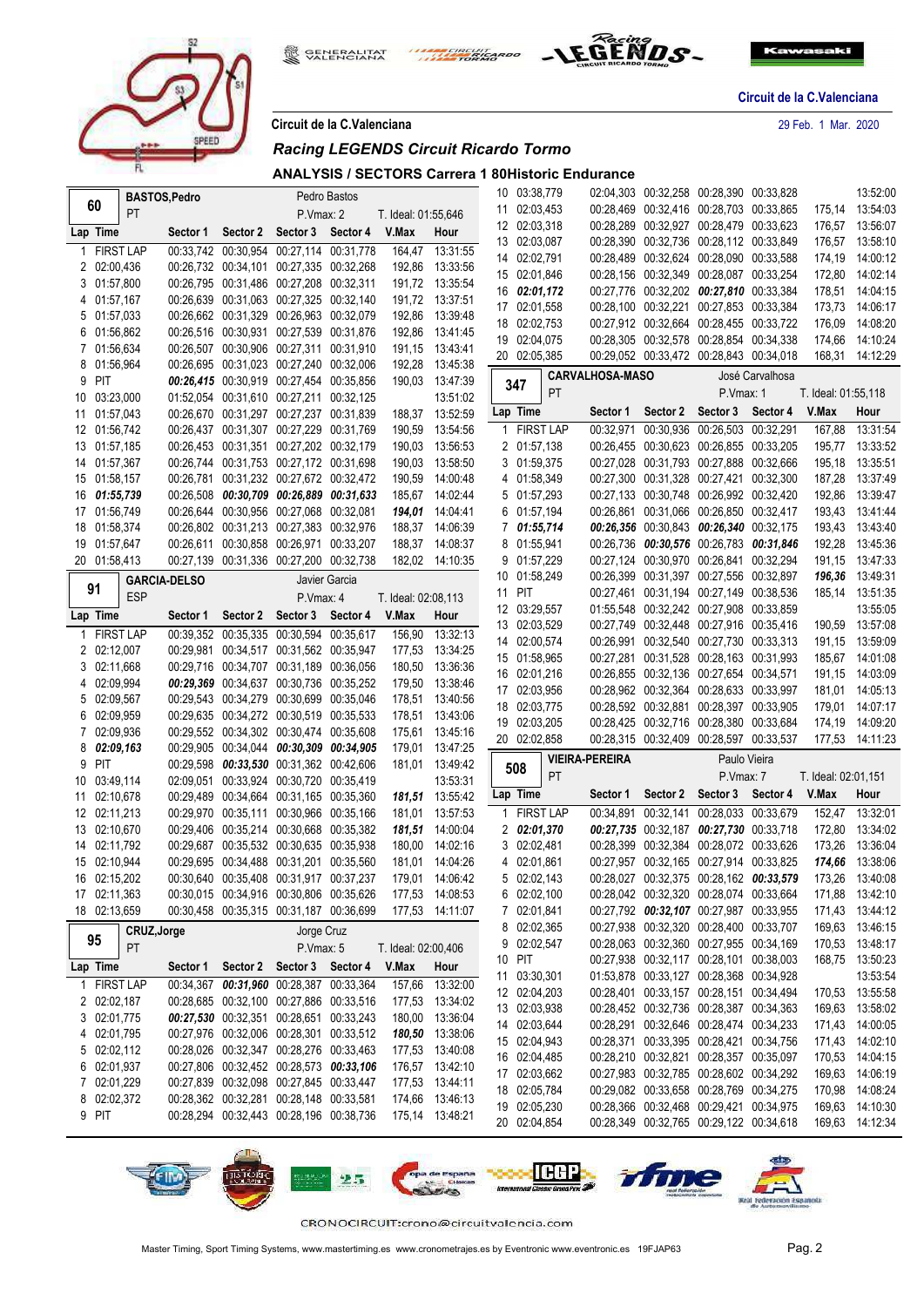

**GENERALITAT**<br>VALENCIANA 戀 THE CIRCUIT



**Circuit de la C.Valenciana**

#### **Circuit de la C.Valenciana** 29 Feb. 1 Mar. 2020

#### *Racing LEGENDS Circuit Ricardo Tormo*

#### **ANALYSIS / SECTORS Carrera 1 80Historic Endurance**

|     | 513       | <b>NUNES-MASO</b> |           |           | Nuno Nunes |           |                     |          |
|-----|-----------|-------------------|-----------|-----------|------------|-----------|---------------------|----------|
|     |           | PT                |           |           | P.Vmax: 10 |           | T. Ideal: 02:07,640 |          |
| Lap | Time      |                   | Sector 1  | Sector 2  | Sector 3   | Sector 4  | V.Max               | Hour     |
| 1   |           | <b>FIRST LAP</b>  | 00:39.952 | 00:36.388 | 00:30.713  | 00:35,774 | 145,95              | 13:32:15 |
| 2   | 02:11.249 |                   | 00:29.091 | 00:34.106 | 00:30.812  | 00:37.240 | 164.05              | 13:34:26 |
| 3   | 02:11,431 |                   | 00:29,115 | 00:34,831 | 00:30,665  | 00:36,820 | 164,47              | 13:36:37 |
| 4   | 02:10,290 |                   | 00:29,119 | 00:34,704 | 00:30,288  | 00:36,179 | 162,81              | 13:38:48 |
| 5   | 02:10.617 |                   | 00:29,598 | 00:34.286 | 00:30,783  | 00:35,950 | 162,41              | 13:40:58 |
| 6   | 02:09,419 |                   | 00:29,319 | 00:34,510 | 00:29,717  | 00:35,873 | 161,60              | 13:43:08 |
| 7   | 02:09,716 |                   | 00:29,499 | 00:34,220 | 00:29.868  | 00:36,129 | 161,19              | 13:45:17 |
| 8   | 02:09.249 |                   | 00:29,482 | 00:34.117 | 00:29.827  | 00:35,823 | 158,44              | 13:47:27 |
| 9   | 02:09.511 |                   | 00:29,206 | 00:34,710 | 00:29,555  | 00:36,040 | 160,79              | 13:49:36 |
| 10  | PIT       |                   | 00:29,356 | 00:33.532 | 00:29,243  | 00:39,476 | 158,82              | 13:51:48 |
| 11  | 03:45.325 |                   | 02:01.558 | 00:35.000 | 00:30.747  | 00:38,020 |                     | 13:55:33 |
| 12  | 02:12,363 |                   | 00:30,237 | 00:34.677 | 00:30,531  | 00:36,918 | 160,00              | 13:57:45 |
| 13  | 02:10,312 |                   | 00:29,738 | 00:34,157 | 00:29,728  | 00:36,689 | 159,21              | 13:59:56 |
| 14  | 02:10.271 |                   | 00:30,069 | 00:33,898 | 00:29.847  | 00:36,457 | 157.66              | 14:02:06 |
| 15  | 02:11,487 |                   | 00:29,808 | 00:33,880 | 00:29,789  | 00:38,010 | 156,90              | 14:04:17 |
| 16  | 02:09.315 |                   | 00:29,325 | 00:34,140 | 00:29.769  | 00:36,081 | 157.66              | 14:06:27 |
| 17  | 02:10.333 |                   | 00:29,787 | 00:34.096 | 00:29.712  | 00:36.738 | 157,28              | 14:08:37 |
| 18  | 02:10,286 |                   | 00:29,904 | 00:34,235 | 00:29,582  | 00:36,565 | 154,29              | 14:10:47 |

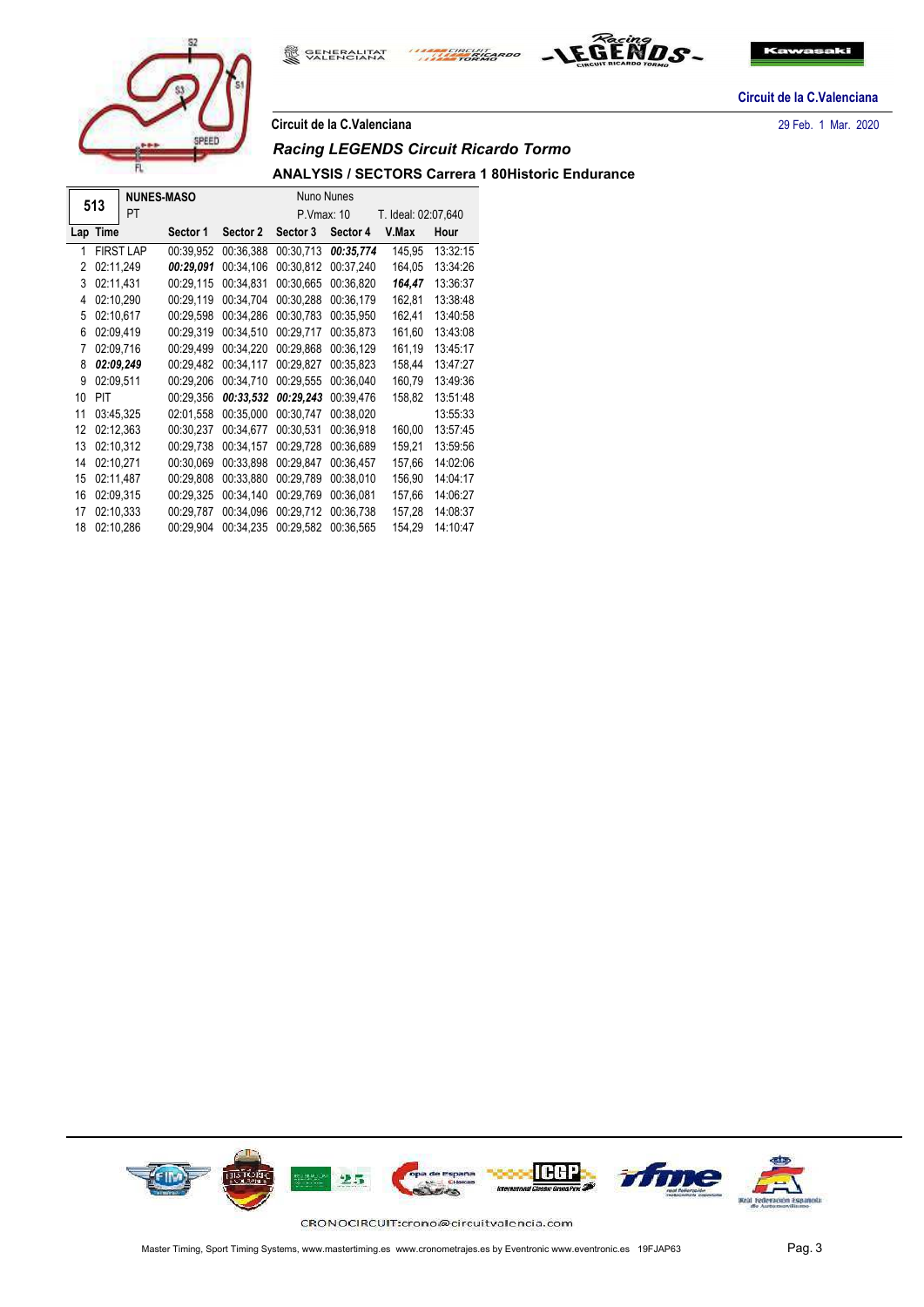

SENERALITAT ERCUIT



**Circuit de la C.Valenciana**

**Circuit de la C.Valenciana** 29 Feb. 1 Mar. 2020

## *Racing LEGENDS Circuit Ricardo Tormo*

**Análisis por vuelta Carrera 1 80Historic Endurance**

| Lap: $1$     |                        |                    | Lap: $5$         |                        |                 | 95                      | PIT                        | 48,220             | 347         | 02:00.574              | 18,718             |  |
|--------------|------------------------|--------------------|------------------|------------------------|-----------------|-------------------------|----------------------------|--------------------|-------------|------------------------|--------------------|--|
| <b>Num</b>   | <b>Tiempo</b>          | <b>GAP</b>         | <b>Num</b>       | <b>Tiempo</b>          | <b>GAP</b>      | $\overline{\mathbf{2}}$ | PIT                        | 01:14,2            | 10          | 02:27,088              | 22,534             |  |
| 347          | <b>FIRST LAP</b>       |                    | 347              | 01:57,293              |                 | 27                      | PIT                        | 01:20,6            | 12          | 02:06,970              | 54,760             |  |
| 60           | <b>FIRST LAP</b>       | 0,887              | 60               | 01:57,033              | 1,168           | Lap: 10                 |                            |                    | 513         | 02:10,312              | 01:05,4            |  |
| 95           | <b>FIRST LAP</b>       | 5,377              | 95               | 02:02,112              | 21,091          | <b>Num</b>              | <b>Tiempo</b>              | <b>GAP</b>         | 91          | 02:10,670<br>02:03,644 | 01:13,4            |  |
| 508          | <b>FIRST LAP</b>       | 6,043              | 508              | 02:02,143              | 21,743          | 347                     | 01:58,249                  |                    | 508<br>95   | 02:02,791              | 01:15,2            |  |
| 2            | <b>FIRST LAP</b>       | 7,793              | 2                | 02:04.763              | 32,481          | 513                     | 02:09,511                  | 5,126              | 3           | 02:09,483              | 01:22,1<br>01:31,0 |  |
| 27           | <b>FIRST LAP</b>       | 11,048             | 27               | 02:05,462              | 39,427          | 12                      | PIT                        | 8,586              | $\mathbf 2$ | 02:03,410              | 01:39,6            |  |
| 12           | <b>FIRST LAP</b>       | 15,969             | 12               | 02:11,615              | 01:07,4         | 91                      | PIT                        | 11,105             | 27          | 02:05,065              | 01:48,4            |  |
| 91           | <b>FIRST LAP</b>       | 18,197             | 91               | 02:09,567              | 01:09,2         | 10                      | 02:12,303                  | 21,180             | Lap: 15     |                        |                    |  |
| 513          | <b>FIRST LAP</b>       | 20,126             | 513              | 02:10,617              | 01:11,5         | 3                       | PIT                        | 24,133             |             |                        |                    |  |
| 10           | <b>FIRST LAP</b>       | 21,543             | 10               | 02:12,226              | 01:19,2         | 508                     | PIT                        | 52,428             | Num         | <b>Tiempo</b>          | <b>GAP</b>         |  |
| 11           | <b>FIRST LAP</b>       | 24,155             | 3                | 02:10,422              | 01:22,7         | 60                      | 03:23,000                  | 01:30,9            | 60          | 01:58,157              |                    |  |
| 3            | <b>FIRST LAP</b>       | 31,805             |                  | Lap: $6$               |                 | Lap: 11                 |                            |                    | 347         | 01:58,965              | 19,526             |  |
| Lap: $2$     |                        |                    | Num              | GAP<br><b>Tiempo</b>   |                 | <b>Num</b>              | <b>Tiempo</b>              | <b>GAP</b>         | 10<br>12    | 02:21,700<br>02:05,941 | 46,077<br>01:02,5  |  |
| <b>Num</b>   | <b>Tiempo</b>          | <b>GAP</b>         | 347              | 01:57,194              |                 | 347                     | PIT                        |                    | 513         | 02:10,271              | 01:17,5            |  |
| 347          | 01:57,138              |                    | 60               | 01:56,862              | 0,836           | 513                     | PIT                        | 12,393             | 508         | 02:04,943              | 01:22,0            |  |
| 60           | 02:00,436              | 4,185              | 95               | 02:01,937              | 25,834          | 95                      | 03:38,779                  | 24,410             | 95          | 02:01,846              | 01:25,8            |  |
| 508          | 02:01,370              | 10,275             | 508              | 02:02,100              | 26,649          | 10                      | PIT                        | 35,349             | 91          | 02:11,792              | 01:27,1            |  |
| 95           | 02:02,187              | 10,426             | 2                | 02:06,045              | 41,332          | $\mathbf{2}$            | 03:30,021                  | 41,658             | 3           | 02:09,202              | 01:42,0            |  |
| $\mathbf{2}$ | 02:03,261              | 13,916             | 27               | 02:05,338              | 47,571          | 27                      | 03:23,778                  | 41,880             | 2           | 02:01,793              | 01:43,2            |  |
| 27           | 02:03,567              | 17,477             | 12               | 02:10,528              | 01:20,7         | 60                      | 01:57,043                  | 01:23.6            | 27          | 02:05,067              | 01:55,3            |  |
| 12           | 02:10,461              | 29,292             | 91               | 02:09.959              | 01:22,0         | 12                      | 03:43,902                  | 01:48,1            | Lap: 16     |                        |                    |  |
| 91           | 02:12,007              | 33,066             | 513              | 02:09,419              | 01:23.7         | 91                      | 03:49,114                  | 01:55,8            |             |                        |                    |  |
| 513          | 02:11,249              | 34,237             | 10               | 02:11,787              | 01:33,7         | 3                       | 03:54,505                  | 02:14,2            | Num         | <b>Tiempo</b>          | <b>GAP</b>         |  |
| 10           | 02:12,887              | 37,292             | 3                | 02:10,681              | 01:36,2         | 508                     | 03:30,301                  | 02:18,3            | 60          | 01:55,739              |                    |  |
| 11<br>3      | 02:14,034              | 41,051<br>46,129   | Lap: $7$         |                        |                 | 95<br>$\mathbf{2}$      | 02:03,453                  | 02:27,8            | 347<br>10   | 02:01,216              | 25,003<br>01:11,3  |  |
|              | 02:11,462              |                    | Num              | <b>Tiempo</b>          | <b>GAP</b>      | 27                      | 02:02,447<br>02:05,311     | 02:44,1<br>02:47,1 | 12          | 02:21,015<br>02:06,007 | 01:12,8            |  |
|              |                        |                    |                  |                        |                 |                         |                            |                    |             |                        |                    |  |
| Lap: 3       |                        |                    | 347              | 01:55,714              |                 |                         |                            |                    |             |                        |                    |  |
| <b>Num</b>   | <b>Tiempo</b>          | <b>GAP</b>         | 60               | 01:56,634              | 1,756           | Lap: 12                 |                            |                    | 508         | 02:04,485              | 01:30,7            |  |
| 347          | 01:59,375              |                    | 95               | 02:01,229              | 31,349          | <b>Num</b>              | <b>Tiempo</b>              | <b>GAP</b>         | 95          | 02:01,172              | 01:31,2            |  |
| 60           | 01:57,800              | 2,610              | 508              | 02:01,841              | 32,776          | 60                      | 01:56,742                  |                    | 513<br>91   | 02:11,487              | 01:33,3            |  |
| 95           | 02:01,775              | 12,826             | $\boldsymbol{2}$ | 02:05,205              | 50,823          | 347                     | 03:29,557                  | 9,167              | 2           | 02:10,944              | 01:42,3<br>01:50,6 |  |
| 508          | 02:02,481              | 13,381             | 27               | 02:05,217              | 57,074          | 12                      | 02:07,670                  | 35,428             |             | 02:03,170              |                    |  |
| $\mathbf{2}$ | 02:04,232              | 18,773             | 12               | 02:09,653              | 01:34,6         | 513                     | 03:45,325                  | 37,328             | Lap: 17     |                        |                    |  |
| 27           | 02:06,087              | 24,189             | 91               | 02:09,936              | 01:36,2         | 91                      | 02:10,678                  | 46,167             | <b>Num</b>  | <b>Tiempo</b>          | <b>GAP</b>         |  |
| 12           | 02:10,535              | 40,452             | 513              | 02:09,716              | 01:37,7         | 508                     | 02:04,203                  | 01:02,2            | 60          | 01:56,749              |                    |  |
| 91           | 02:11,668              | 45,359             | 10               | 02:10,895              | 01:48,9         | 3                       | 02:11,205                  | 01:05,1            | 3           | 02:11,381              | 0,980              |  |
| 513          | 02:11,431              | 46,293             | 3                | 02:09,657              | 01:50,1         | 95                      | 02:03,318                  | 01:10,7            | 27          | 02:05,922              | 8,756              |  |
| 10           | 02:12,626              | 50,543             | Lap: $8$         |                        |                 | $\overline{\mathbf{2}}$ | 02:03,385                  | 01:27,1            | 347         | 02:03,956              | 32,210             |  |
| 11           | 02:12,227              | 53,903             | Num              | <b>Tiempo</b>          | <b>GAP</b>      | 27                      | 02:05,765                  | 01:32,5            | 12          | 02:08,173              | 01:24,2            |  |
| 3            | 02:11.131              | 57,885             | $\overline{347}$ | 01:55,941              |                 | 10                      | 04:35,039                  | 01:49,9            | 10          | 02:21,144              | 01:35,7            |  |
| Lap: $4$     |                        |                    | 60               | 01:56,964              | 2,779           | Lap: 13                 |                            |                    | 95<br>508   | 02:01,558<br>02:03,662 | 01:36,0<br>01:37,6 |  |
| <b>Num</b>   | <b>Tiempo</b>          | <b>GAP</b>         | 95               | 02:02,372              | 37,780          | <b>Num</b>              | <b>Tiempo</b>              | <b>GAP</b>         | 513         | 02:09,315              | 01:45,8            |  |
| 347          | 01:58,349              |                    | 508              | 02:02,365              | 39,200          | 60                      | 01:57,185                  |                    |             |                        |                    |  |
| 60           | 01:57,167              | 1,428              | $\mathbf{2}$     | 02:04,622              | 59,504          | 347                     | 02:03,529                  | 15,511             | Lap: 18     |                        |                    |  |
| 95           | 02:01,795              | 16,272             | 27               | 02:05,137              | 01:06,2         | 12                      | 02:06,914                  | 45,157             | <b>Num</b>  | <b>Tiempo</b>          | <b>GAP</b>         |  |
| 508          | 02:01,861              | 16,893             | 12               | 02:08,738              | 01:47,4         | 513                     | 02:12,363                  | 52,506             | 60          | 01:58,374              |                    |  |
| $\mathbf{2}$ | 02:04,587              | 25,011             | 91               | 02:09,163              | 01:49,4         | 91                      | 02:11,213                  | 01:00,1            | 2           | 02:04,558              | 0,121              |  |
| 27           | 02:05,418              | 31,258             | 513              | 02:09,249              | 01:51,0         | 508                     | 02:03,938                  | 01:08,9            | 91          | 02:15,202              | 2,417              |  |
| 12<br>91     | 02:10,980              | 53,083             | Lap: $9$         |                        |                 | 95<br>3                 | 02:03,087                  | 01:16,6            | 3           | 02:09,451              | 12,057             |  |
| 513          | 02:09,994<br>02:10,290 | 57,004             | <b>Num</b>       | <b>Tiempo</b>          | <b>GAP</b>      | 2                       | 02:10,998<br>02:03,661     | 01:18,9<br>01:33,5 | 27<br>347   | PIT<br>02:03,775       | 23,416             |  |
| 10           | 02:12,073              | 58,234             | 347              | 01:57,229              |                 | 27                      | 02:05,333                  | 01:40,7            | 12          | 02:08,368              | 37,611             |  |
| 3            | 02:10,090              | 01:04,2<br>01:09,6 | 60               | PIT                    | 6,194           |                         |                            |                    | 95          | 02:02,753              | 01:34,2<br>01:40,4 |  |
| 11           | PIT                    | 01:23,2            | 10               | 02:11,322              | 7,126           | Lap: 14                 |                            |                    | 508         | 02:05,784              | 01:45,0            |  |
|              |                        |                    | 3<br>508         | 02:10,846<br>02:02,547 | 7,861<br>44,518 | <b>Num</b><br>60        | <b>Tiempo</b><br>01:57,367 | <b>GAP</b>         |             |                        |                    |  |

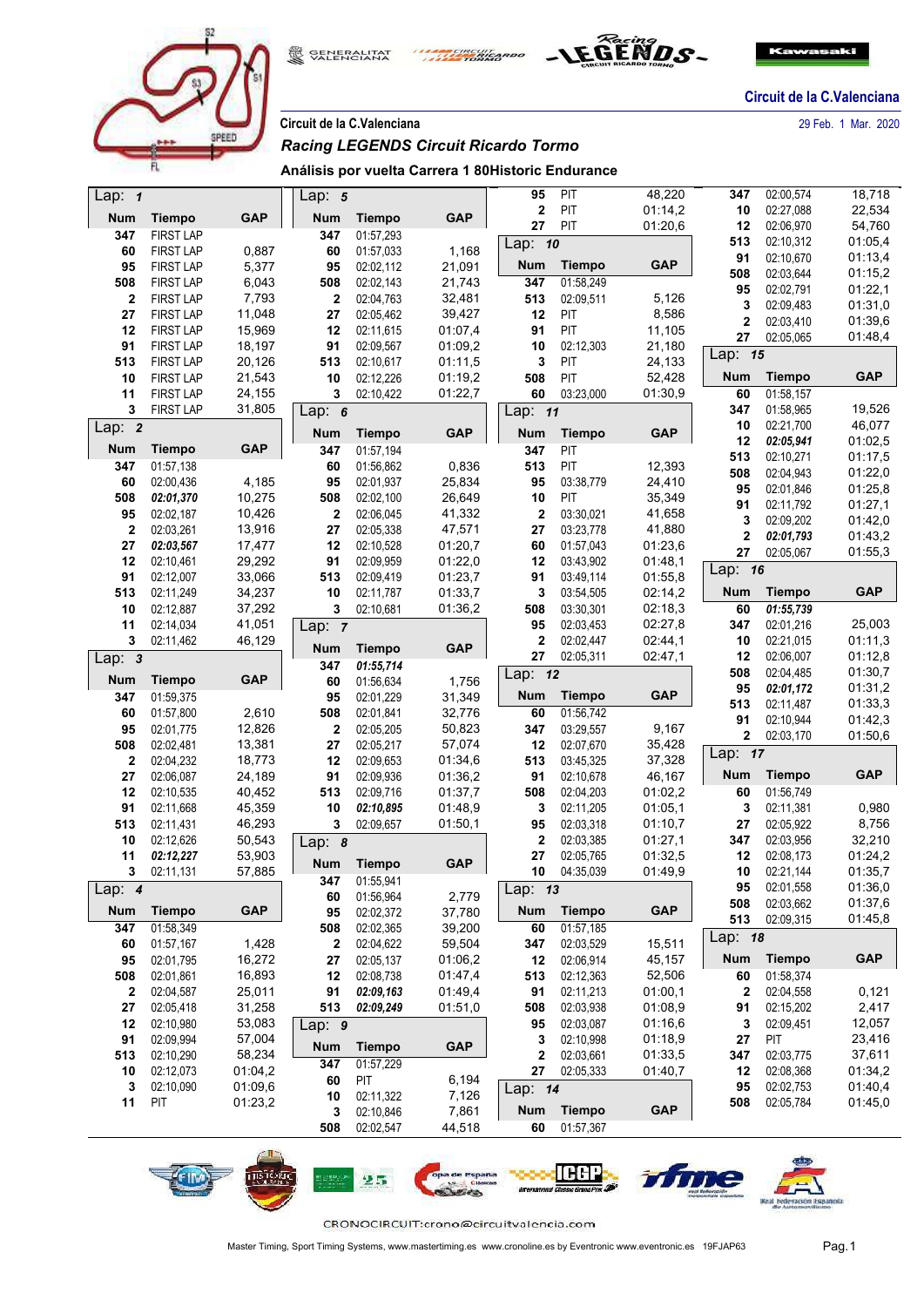





**Circuit de la C.Valenciana**

# **Circuit de la C.Valenciana** 29 Feb. 1 Mar. 2020 *Racing LEGENDS Circuit Ricardo Tormo* **Análisis por vuelta Carrera 1 80Historic Endurance**

| Lap:<br>19   |           |            |  |  |  |  |  |  |  |
|--------------|-----------|------------|--|--|--|--|--|--|--|
| <b>Num</b>   | Tiempo    | GAP        |  |  |  |  |  |  |  |
| 60           | 01:57,647 |            |  |  |  |  |  |  |  |
| 513          | 02:10,333 | 0.191      |  |  |  |  |  |  |  |
| 10           | 02:21,591 | 1,318      |  |  |  |  |  |  |  |
| 2            | 02:03,240 | 5,714      |  |  |  |  |  |  |  |
| 91           | 02:11,363 | 16,133     |  |  |  |  |  |  |  |
| 3            | 02:09.000 | 23,410     |  |  |  |  |  |  |  |
| 347          | 02:03,205 | 43,169     |  |  |  |  |  |  |  |
| 27           | 02:29,664 | 55,433     |  |  |  |  |  |  |  |
| 95           | 02:04,075 | 01:46.8    |  |  |  |  |  |  |  |
| 508          | 02:05,230 | 01:52,6    |  |  |  |  |  |  |  |
| Lap:<br>20   |           |            |  |  |  |  |  |  |  |
|              |           |            |  |  |  |  |  |  |  |
| <b>Num</b>   | Tiempo    | <b>GAP</b> |  |  |  |  |  |  |  |
| 60           | 01:58.413 |            |  |  |  |  |  |  |  |
| $\mathbf{2}$ | 02:03.621 | 10,922     |  |  |  |  |  |  |  |
| 513          | 02:10,286 | 12,064     |  |  |  |  |  |  |  |
| 10           | 02:21,358 | 24,263     |  |  |  |  |  |  |  |
| 91           | 02:13,659 | 31,379     |  |  |  |  |  |  |  |
| 3            | 02:09.273 | 34,270     |  |  |  |  |  |  |  |
| 347          | 02:02,858 | 47,614     |  |  |  |  |  |  |  |
| 27           | 02:05,735 | 01:02,7    |  |  |  |  |  |  |  |
| 95           | 02:05,385 | 01:53.8    |  |  |  |  |  |  |  |